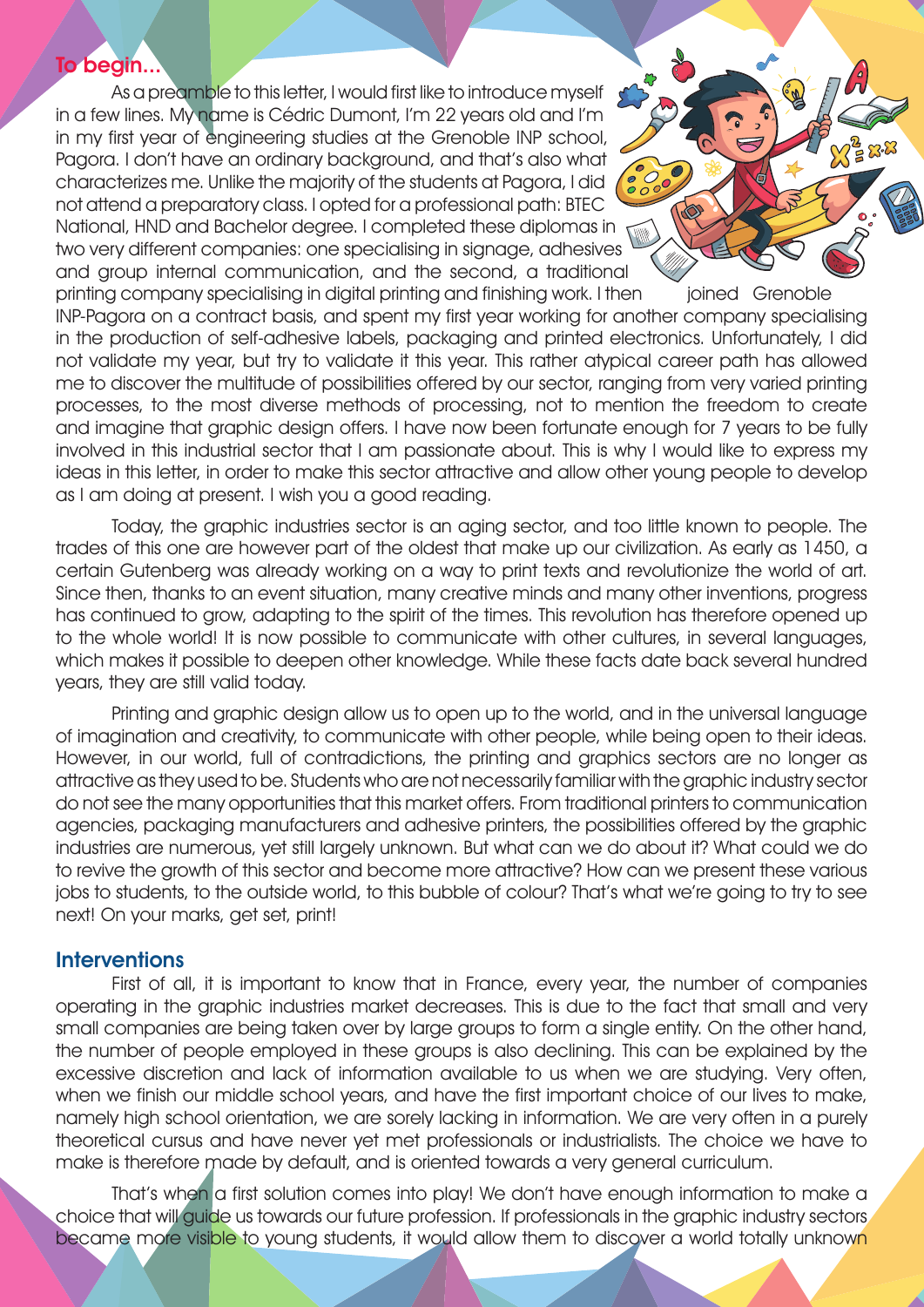to them. When we enter high school, or higher education, we have access to various databases: career fairs, apprenticeship fairs, meetings with professionals... But these meetings often take place after our choices of orientation have been made. The fact of presenting a profession, combining production, creativity and originality, to a young audience could indeed arouse the curiosity of students! As the first diplomas in the graphic industries are a brevet d'études professionnelles (BEP) as well as a baccalauréat professionnel (vocational baccalaureate), it is advisable to start these diplomas as soon as you enter high school.

Therefore, it might be a good idea to schedule a few lectures by professionals from the graphic industries in college classes, especially in the ninth grade, when we have to choose our orientation. Although these professionals are in the best position to talk about their profession, students who have obtained, or are in the process of obtaining, these diplomas could also come to testify and present their studies. I am aware that school programs are busy and time is sometimes short. But the future of students must be a major concern for teachers. In addition, these interventions could take place in the context of «workshops» for student orientation. The opinion of a person fully involved in our sector can only be beneficial to all. The persuasiveness of a player involved in this sector is multiplied tenfold, and has nothing equal to the sometimes sharp opinion of a person not working in the world of the graphic industries. This is a solution that is accessible, that requires a certain overcoming of function, but that will be clearly enhanced if knowledge of the sector increases.

## Graphic Art Week

During my early years as a student, I had the chance to discover some activities through organizations called «week of...». By going through Taste Week in elementary school, to Innovation Week, or Learning Week during my high school years, I was able to discover these themes that were unknown to me until then. Based on a similar model, a «Graphic Industries Week» would be a great way to promote our sector. The idea would be to enable students to discover the many different jobs in this field of activity, but also to find out how they are worked. Numerous educational or professional establishments have production facilities that are very representative of our business: communication department, printing or finishing workshop, laboratories for inks, flexographic plates, offset plates, or even exhibition halls for our products. These places, which are very representative of the graphic industries, would be the scene of educational visits for classes of students unfamiliar with our sector. These could even become «fun» visits, allowing students to create their own product. The simplest and most explicit example in my opinion would be the realization of a garment (or textile accessory) in silkscreen printing. Only a screen w o u I d

have to be insolated and this would allow the transfer of the insulated pattern directly onto the textile, in the colour desired by the student. This activity would be an ideal way to discover many stages of the graphic chain in a fun way. Many structures would also have a definite interest in promoting their activities to schools. Students' interest increases when they learn about the trade in a practical way. The interest aroused among young people would be a way to direct them towards a diploma in the graphic industries, and thus increase the population of our sector.

#### Drupa

As all players in the graphic arts industry know, every four years the largest gathering of graphic arts players takes place, namely the DRUPA. It brings together global players and brings together all the technological, material and innovative advances in the world of printing and graphic arts. Intended for companies wishing to enrich their means of production or simply to discover new advances in the sector, this grouping is the global showcase of our sector. Every year the leaders of the sector are present and compete in ingenuity to showcase their latest innovations. How can you not be amazed at a press that can produce a huge print in just a few minutes? Or even in front of this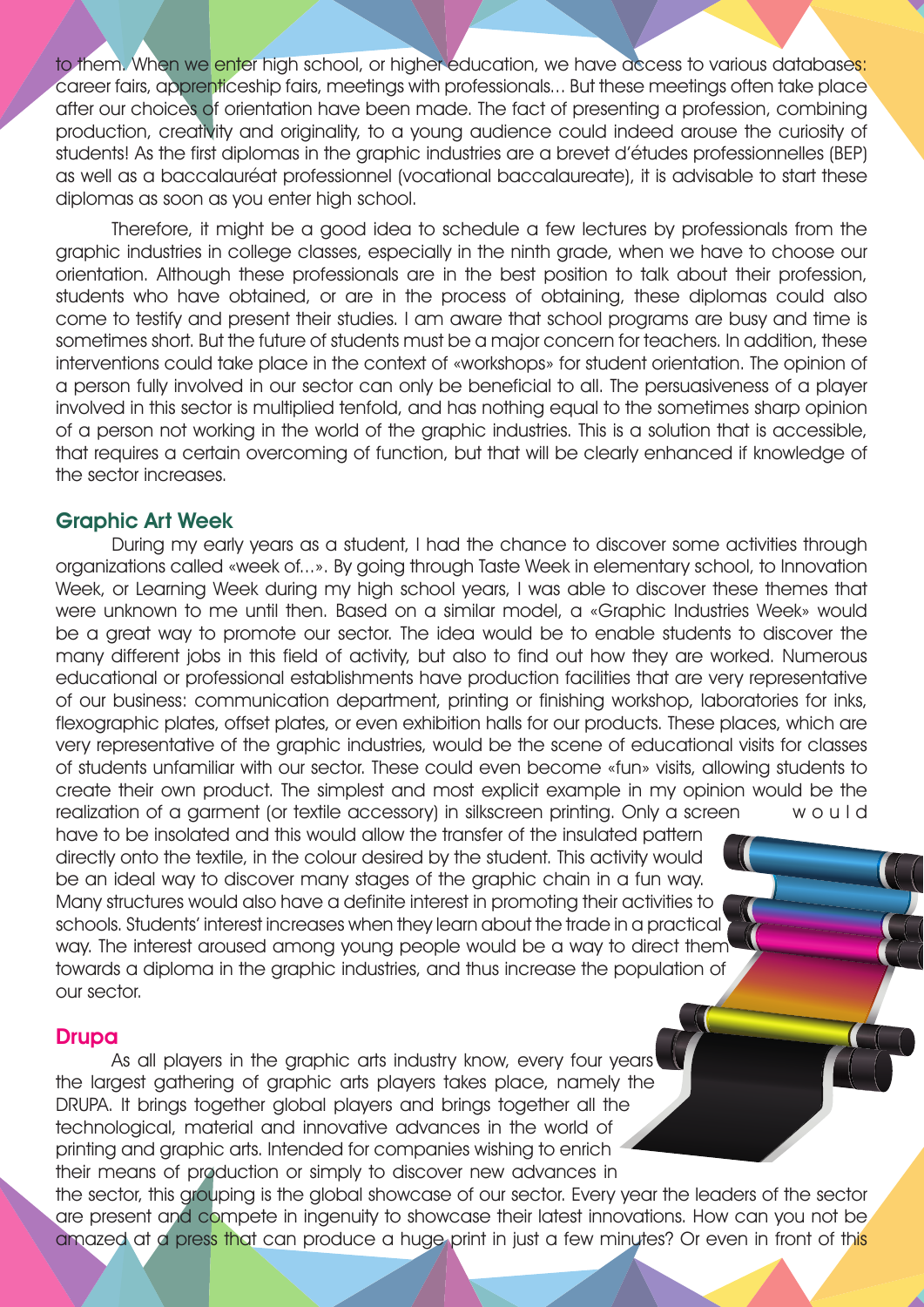machine that can design a book, bind, hot gild, emboss and shape in the blink of an eye? Or that last marvel capable of printing a finished product with a touch of electronic ink allowing the functionalization of this product? No one will remain insensitive to the charms of these high-end machines...

This showcase, as radiant as it may be in the professional world of graphic arts, is not necessarily exported in all minds... Taking place over ten days, the 2000 or so exhibitors from 52 different countries bring together more than 400,000 visitors every four years... But very few students! What a paradox when one knows the influence of this event and the interest it arouses among professionals! Why not dedicate one day of this event to students in training for diplomas in the graphic industries? This would help to raise their interest, and would also allow them to see the developments in the sector. This event cannot be addressed to all students, but it could at least



bring together students in training in the graphic industries, and on one day, be dedicated to carrying out demonstrations and exchanges with the students. The DRUPA professionals are the people best able to answer the questions of young people. Both technically and in terms of the career they achieve. The training of printers and graphic designers is very much oriented towards the graphic chain, means of production and production flow. A broad view of the solutions that are developing around the world could provide a better understanding of how companies work, but would also generate interest in the evolution of the sector. As the training programmes were carried out a few years ago, the evolution of the means of production would be all the more obvious to the students. To

attract the attention of a young audience, there is nothing better than to present them with the best, and therefore, the DRUPA seems to be the ideal place to amaze and attract students, but also to encourage them to continue their studies and raise their level.

#### Social networks & media

In a sector that is constantly evolving, how can we not take advantage of social networks? These networks, which bring together more than 90% of students, make it possible to promote just about any subject, while being sure to reach a wide audience of all ages and backgrounds. The presence of advertising and information on social networks such as Facebook, Instagram or Twitter would make it possible to reach many more people, in particular a more «young and connected» audience. We often encounter advertisements for various sectors, brands or products, but rarely advertisements that highlight a specific industry. By implementing a system of advertising publication on social networks, the graphic industries would be seen as an innovative sector, a precursor of this kind of communication method.

More than social networks, the media are now a must for a successful communication operation. We have access to a multitude of magazines offering news from the graphic industries. These are often intended for companies in the sector. It might therefore be interesting to produce a «newspaper» for schools. It could also be declined in digital format, and would propose various headings, more entertaining and less oriented towards entrepreneurship than those already existing. This support would promote our sector, while highlighting the possibilities it offers: a product would be designed, then adapted to the means of production, printed, shaped and finally delivered. In addition to promoting the sector through its content, it would be a perfect example of the techniques used to produce this type of work. The content would be aimed at a younger audience, and therefore less oriented towards the professional world, and would therefore focus on more playful subjects (interviews with graduates, presentation of techniques, paper samples, gilding...). By declining this support in digital format, the newspaper would become accessible to all, and would allow the sector to reach students in a more comprehensive way.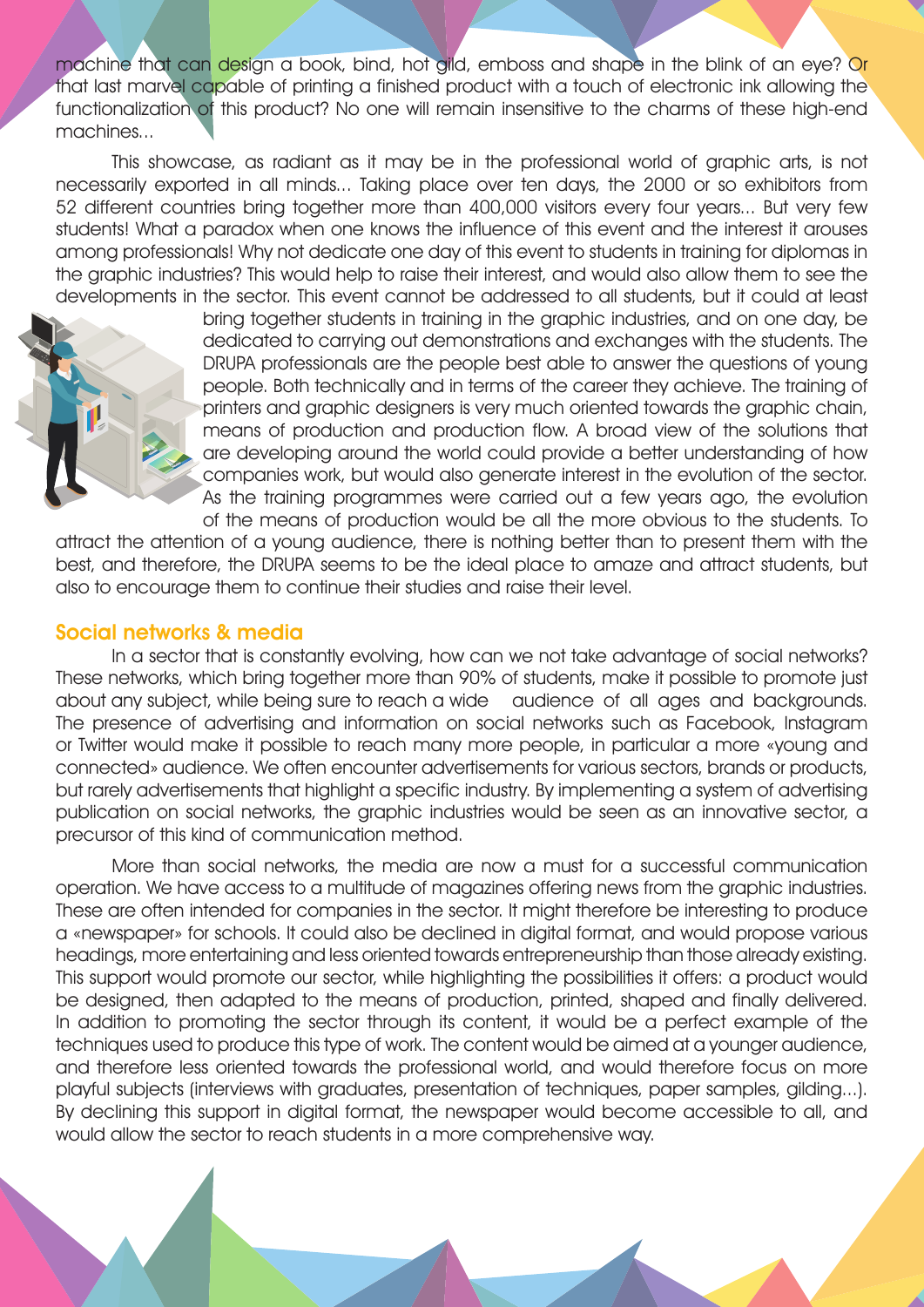#### Innovation Competition

Finally, in order to make sure that we draw attention to our sector, the establishment of an innovation competition could be a good idea. Indeed, rewarding an individual who helps create innovation in the graphic industries sector would make the sector more attractive. It is well known that people's motivation to create, imagine or think is multiplied tenfold when in the end there is a reward. This would make it possible to make both sides winners: on the one hand competitors, creators, designers ready to show imagination, creativity and motivation to win a prize and make the fruit of their work visible, and on the other hand an industrial sector, in full expansion, looking for a second wind to regain its splendour and regain new momentum. As Intergraf is doing here, giving students the opportunity to make their voices heard through personal production is a great example of communication. As for me, I discovered Intergraf thanks to the proposal of this work, and I think that many actors in our sector should be inspired by this kind of initiative.

# Valuing, communicating, listening...

Today, getting closer to young people seems to me to be of prime importance. Indeed, we are at a pivotal time in our history. The end of 2010 marks a turning point in generations. Current and especially future generations are now ultra-connected and no longer have the same view of the world as before. It is therefore necessary for the major players in our sector to look at these new generations .

First of all, as the title indicates, it is necessary to add value to our sector. Not by putting forward techniques that are certainly very viable but outdated, as many people in the graphics industry do, but rather by showing how this sector can adapt to the new world. How this sector can adapt to new issues, how this sector can adapt to new trends. The environment, brand image and ecology are all major issues that we need to focus on right now. We in the graphic industry are one of the largest consumers of environmentally unfriendly materials: inks, chemical components, nonrecyclable materials. This aspect, not very glorious, tends to disappear. The environmental issue is in everyone's head and understood by everyone. We are moving towards a more respectful and «eco-friendly» production. This turning point in the world of paper and graphics must be promoted in the eyes of all. Too many people are unaware of the efforts made by companies in the sector to change and move towards respectful production. The adaptation of the sector towards a greener activity can only be well perceived by a new generation, ultra-concerned by these issues.

The penultimate part of this paragraph is one of the most important nowadays. In a world where the media are omnipresent in everyday life, and where the means of communication are innumerable, communication is a major part of doing something well. In an ultra-connected world where communication media are multiple and varied, it is essential for our world to be better known, to stand out from the crowd and to stand out from the crowd. I do not mean by this a denigration of the other sectors, but rather an emphasis on our strengths, our contributions, which, taken together, can only be beneficial to anyone who will use them. Today, the means of communication are mostly produced by players in the graphic industries. When people walk past these same media, they are taken aback by the product, brand or service being promoted. But at no time does the printer, papermaker or graphic designer get into the consumer's head. Very often, the designers of these means are inscribed at the very bottom of the support, and are not necessarily the most visible or put on the front of the stage. In order to be better known, more visible to everyone, it would be interesting to succeed in being more visible on these supports. A sentence, a slogan, a logo, are as many ways to be recognized and identified. When we see a well-known logo on a poster, book or digital media, we are directly referred to the brand that corresponds to it. By having a logo, explicit and direct, the graphic industries would take a new dimension by standing out from the others, and would instantly be in everyone's head at the sight of this visual identity.